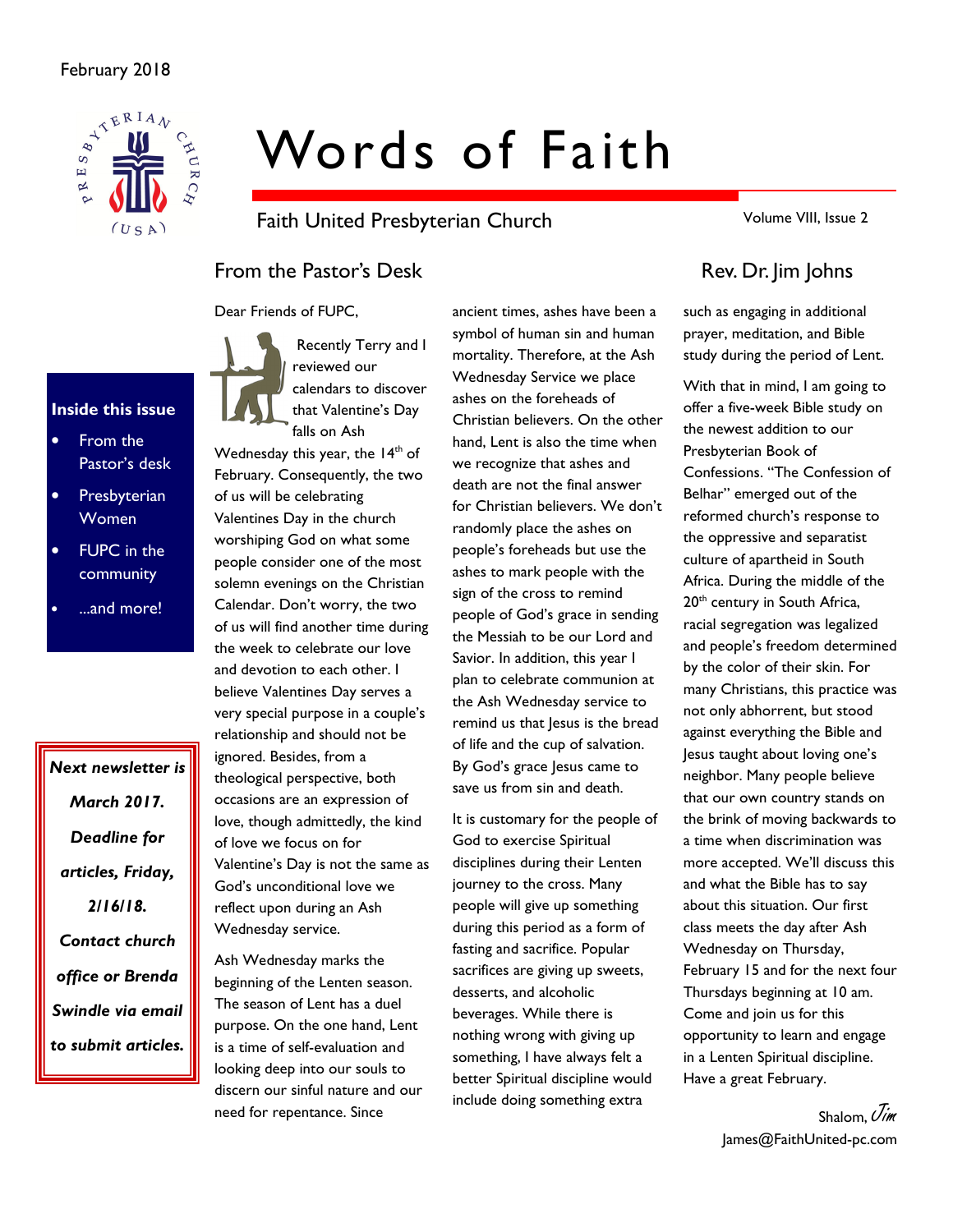# Presbyterian Women Mary Marxer

FUPC Presbyterian Women Bible studies/ Circles meet monthly. Feel free to contact Mary Marxer if you need more information or contact a circle leader. The 2017-2018 Bible study is Cloud of Witness, books are available for purchase at \$11 each.



Tuesday Morning Circle-2nd Tuesday, 10:30 a.m. Next meeting, 2/13. Circle moderator, Linnie Hinkle.

Thursday Morning Circle-2nd Thursday, NEW TIME, 10 am at the church, Next meeting, 2/8. Co-Moderators, Patsy Craig and Sharon Meurer.

Tuesday Evening Circle-3rd Tuesday, 7:00 pm in members homes. Next meeting, 2/20, Circle moderator, Irene Simpson.

The Starboard Stitchers will no longer meet on a monthly basis. You have the opportunity to help. They have placed patterns and items needed for finishing the animals in the credenza in the front of the Adult Sunday School room (Double Room #4). They encourage you to help by sewing or stuffing the items as they are much appreciated by the nurses and children. Pick up a pattern and just sew around the outside, leaving an opening for stuffing or pick up one of the sewn animals and stuff it - good to keep your hands busy while watching TV! Return finished animals to bottom of credenza and they'll be sure to get them down to the clinic. Lois Duell or Lorna Acker can help if you have any questions.

# **Outreach & Evangelism** Gail Crumpler

Monthly Pancake Community Breakfast will be Feb. 10 from 8-10am. Join us and meet your neighbors and friends.

Sunday, February 4 is the "Souper Bowl of Caring" to help stop hunger. Vote for your favorite Super Bowl team with

donations of money and/or food. Look for the pots and bowls in the Narthex area to donate. This year's donations will be given (equally) to North Dallas Shared Ministries and Metrocrest Services.





The Weekly Bible Study led by Rich Lewis will continue their study of Matthew. They will not meet on Feb. 11, 18 or 25. They will meet on Feb. 4 and resume on March 4. Courtland and Rich will be traveling on the Sundays they do not meet. Meets in Double Classroom #4 at 9:30.

The Searchers class continues to meet at 9:30 in the Library/Resource Room. Led by Alison Meier, the class will be using the pcusa curriculum for 2018: Feasting on the Word.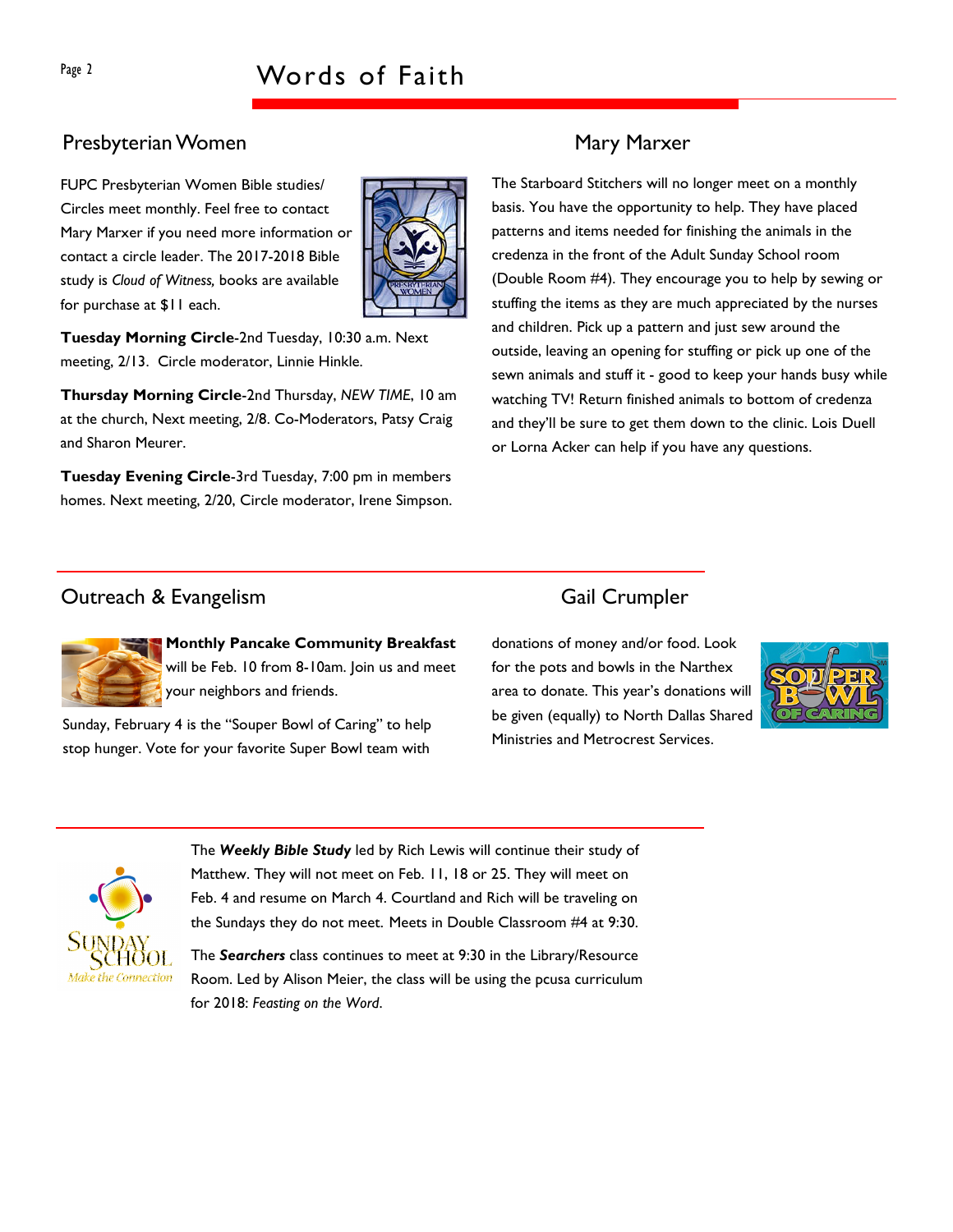# Happy Birthday!

### February 3

Angela Penfold

### February 5

Lorna Acker

# February 8

- ※ Jack Walden
- February 15 Chuck Acker
- Dick Smith
- Kurt Booth February 28
	- Hubert Laney

February 16

- John Marxer
- Jacob West



### Prayers for:

- Dale Durcholz
- **Elizabeth Hendricks**
- Roger Jones
- Ray Kirchmeyer (David's brother)
- **Lilas Kinch**
- Sugie Maxfield
- Sherrard Family
- Glen Sparks
- Alan Swope
- Dennis Van Deventer
- Margaret Plunkett

## Rehab/At Home:

- Bobbie & J.R. Jones
- ♥ Margaret Jones
- ♥ Joanne McKnight
- Anne Mobley
- Wanda Mosher
- **Freddie Simmons**



# Journey through Lent with FUPC

Ash Wednesday Worship 2/14 at 7 p.m. Choir meets at 8 p.m. Lenten Bible Study, Thursdays at 10 a.m. 2/15, 2/22, 3/1, 3/8 \*, 3/15 Sunday School at 9:30—Worship at 11 2/18, 2/25, 3/4, 3/11, 3/18

———————————————— \* Meets at 11 a.m. on 3/8 only

# North Texas Presbyterian Pilgrimage **Louis Constant Constant Constant** Lois Duell

Looking for a pick-me-up? North Texas Presbyterian Pilgrimage will have a 3 day retreat April 4 -8 at Briarwood Retreat Center in Argyle Texas. It begins at 5pm on Thursday and ends Sunday afternoon. Pilgrimage is a lay led 3 day weekend, similar to the Lutheran Via de Cristo and Methodist Walk to Emmaus. The cost is \$225, which covers accommodations and meals, scholarships are available. To sign up or find more information, go to NTPP.org.